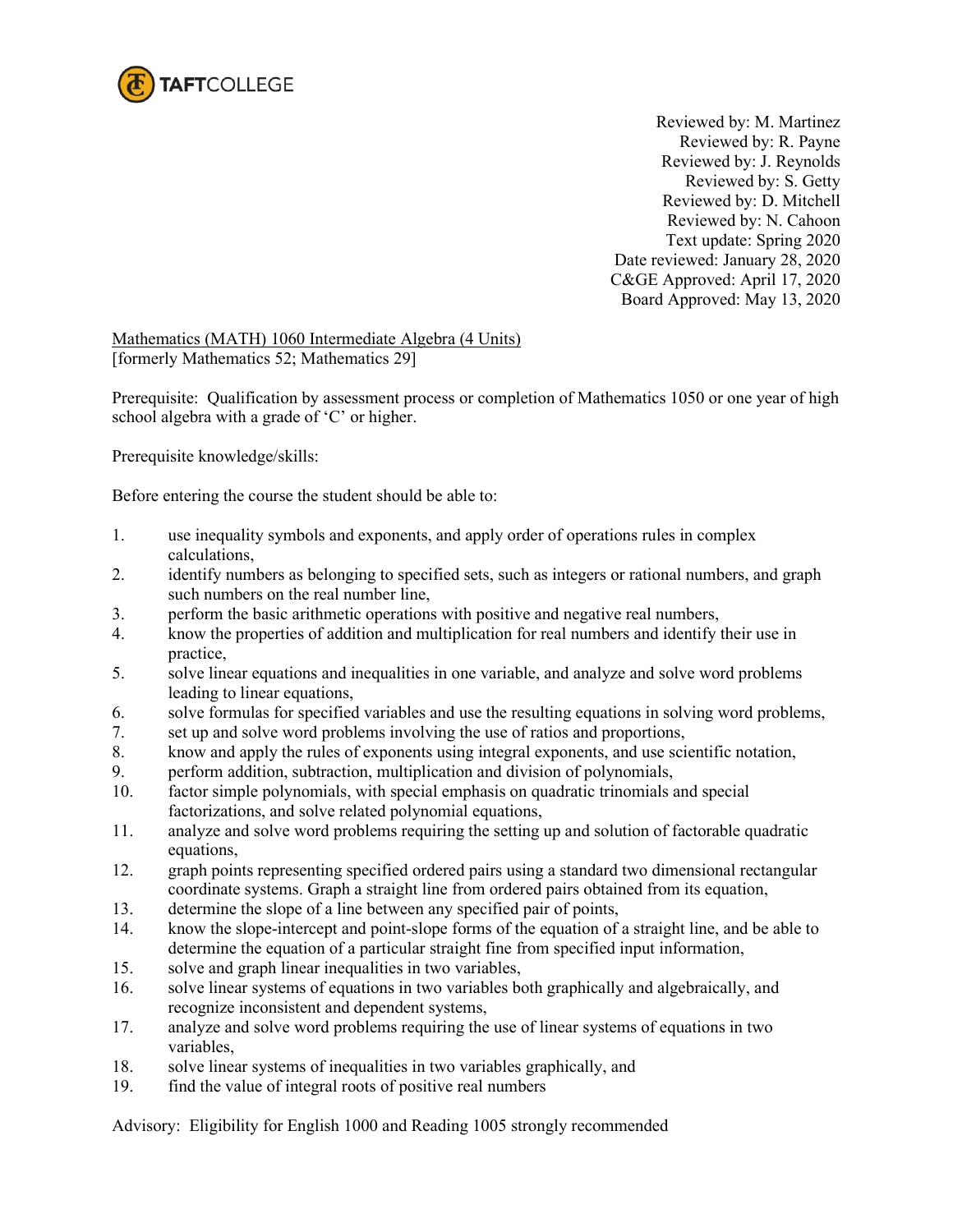

#### Hours and Unit Calculations:

64 hours lecture (128 Outside of class hours) (192 Total Student Learning Hours) 4 Units

Catalog Description: This regular course in intermediate algebra includes solutions of first and second degree equations and inequalities, exponents and radicals, logarithms, and the algebra of polynomials.

Type of Class/Course: Degree Credit

Text: Lial, Hornsby, McGinnis. *Introductory and Intermediate Algebra.* 6th ed. Pearson, 2018.

Additional Instructional Materials:

Online Videos available

Via My Math Lab, an online homework, tutorial and assessment system at www.mymathlab.com

Course Objectives:

By the end of the course, a successful student will be able to:

- 1. identify numbers as belonging to specified sets, and graph discrete and continuous sets of real numbers,
- 2. perform the basic arithmetic operations with positive and negative real numbers, plus raising to powers,
- 3. know and apply the rules of exponents and the order of operations in algebraic calculations,
- 4. apply the properties of addition and multiplication for real numbers and identify their use in practice,
- 5. solve linear equations and inequalities in one variable, and analyze and solve applications leading to such equations or inequalities,
- 6. solve and graph the solutions of compound inequalities or absolute value inequalities in one variable,
- 7. perform addition, subtraction, multiplication and division of polynomials,
- 8. factor simple polynomials, with special emphasis on trinomials quadratic in form, and solve related polynomial equations,
- 9. add, subtract, multiply and divide rational algebraic expressions, and simplify to lowest terms,
- 10. solve equations involving rational algebraic expressions, and analyze and solve word problems leading to such equations,
- 11. simplify radical expressions involving numbers and/or variables,
- 12. use fractional exponents,
- 13. perform addition, subtraction, multiplication and division of expression involving radicals and complex numbers and simplify the results, including rationalization of denominators,
- 14. solve equations that involve radicals,
- 15. solve quadratic equations in one variable, and equations quadratic in form, by factoring, completing the square, and the quadratic formula,
- 16. analyze and solve application problems requiring the use of quadratic equations,
- 17. solve and graph quadratic inequalities in one variable,
- 18. graph points in the rectangular coordinate system, and straight lines from ordered pairs obtained from its equation,
- 19. determine the slope of the line between any specified pair of points,
- 20. know the slope forms of the equation of a straight line, and be able to determine the equation of a particular straight line from specified input information,
- 21. solve and graph linear inequalities in two variables,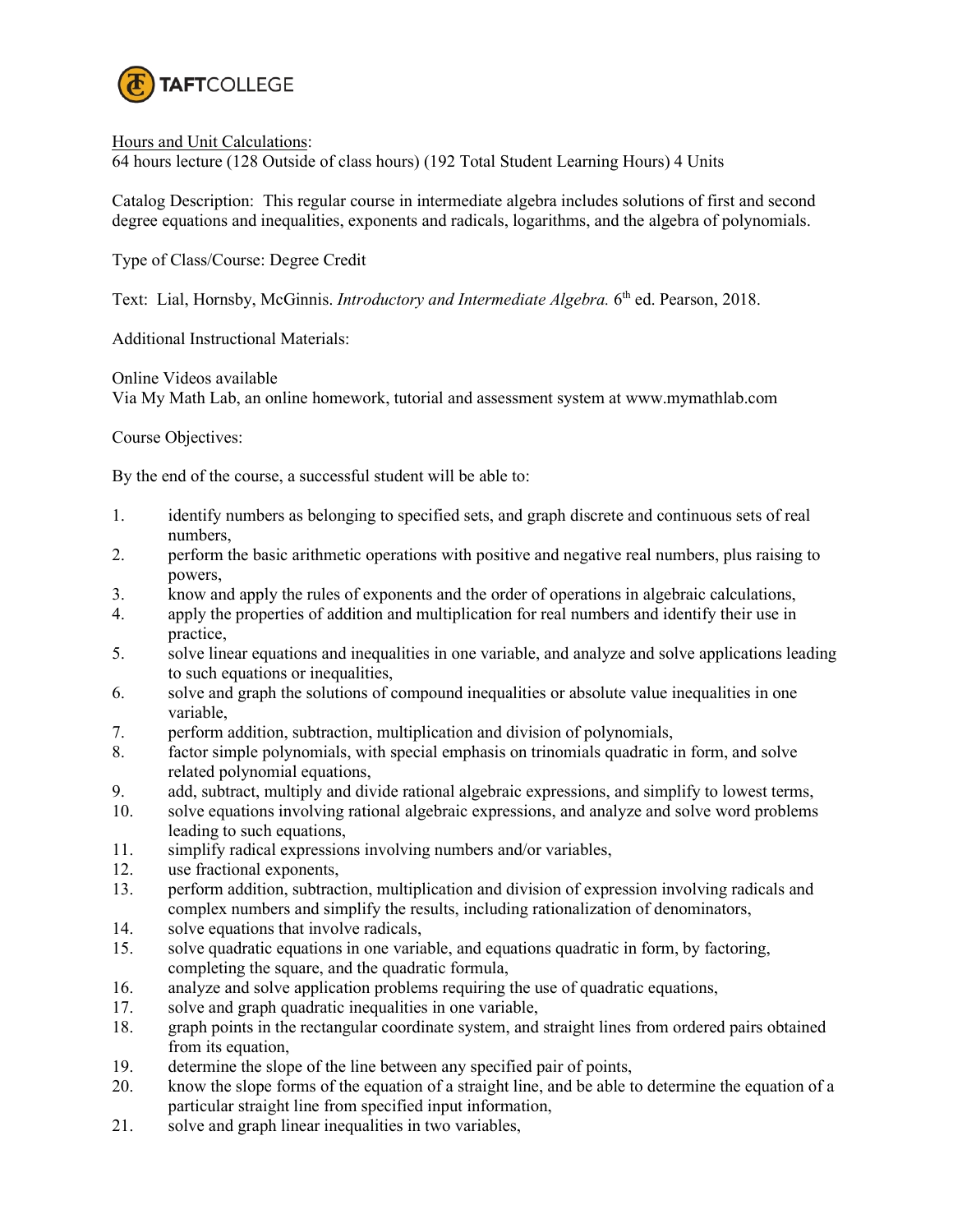

- 22. solve linear systems of equations in two or three variables algebraically, and solve those in two dimensions graphically,
- 23. analyze and solve application problems requiring the use of linear systems of equations in two or three variables,
- 24. evaluate determinants and use them to solve linear systems of equations,
- 25. determine whether or not a specified relation is a function,
- 26. for a function, compute the value of the function given the value of the independent variable, and be able to construct the inverse of simple functions in numeric or algebraic terms,
- 27. identify the quadratic equation representing a specific conic section, and be able to draw the graph of a conic section by analyzing its equation, or to write the equation of a specified conic section,
- 28. solve nonlinear systems of equation involving the intersection of two conic sections or a conic section and a straight line,
- 29. compute and graph specified exponential and logarithmic functions,
- 30. know the properties of logarithms (product, quotient, power and change of base rules) and be able to use them in practical numerical computations using a table of common logarithms or a calculator, and
- 31. solve simple exponential and logarithmic equations.

Course Scope and Content:

## Unit I Review of Linear Equations

- A. Decide whether a number is a solution of a linear equation,
- B. Solve linear equations with fractions or decimals using the addition, multiplication or distributive properties, and
- C. Identify conditional equations, contradictions, and identities.

## Unit II Graphs, Linear Equations and Functions

- A. Plot ordered pairs.
- B. Find ordered pairs that satisfy a given equation,
- C. Find x- and y- intercepts,
- D. Recognize equations of horizontal and vertical lines,
- E. Find the slope of a line given two points on the line,
- F. Find the slope of a line given an equation of the line,
- G. Graph a line given its slope and a point on the line,
- H. Use slopes to determine whether two lines are parallel, perpendicular, or neither,
- I. Solve problems involving average rate of change,
- J. Write an equation of a line given its slope and y-intercept,
- K. Graph a line using its slope and y-intercept,
- L. Write an equation of a line given two points on the line,
- M. Write an equation of a line parallel or perpendicular to a given line,
- N. Write an equation of a line that models real data,
- O. Graph linear inequalities in two variables,
- P. Graph the intersection of two linear inequalities,
- Q. Graph the union of two linear inequalities,
- R. Define and identify relations and functions,
- S. Find domain and range,
- T. Identify functions defined by graphs and equations,
- U. Use function notation, and
- V. Identify linear functions.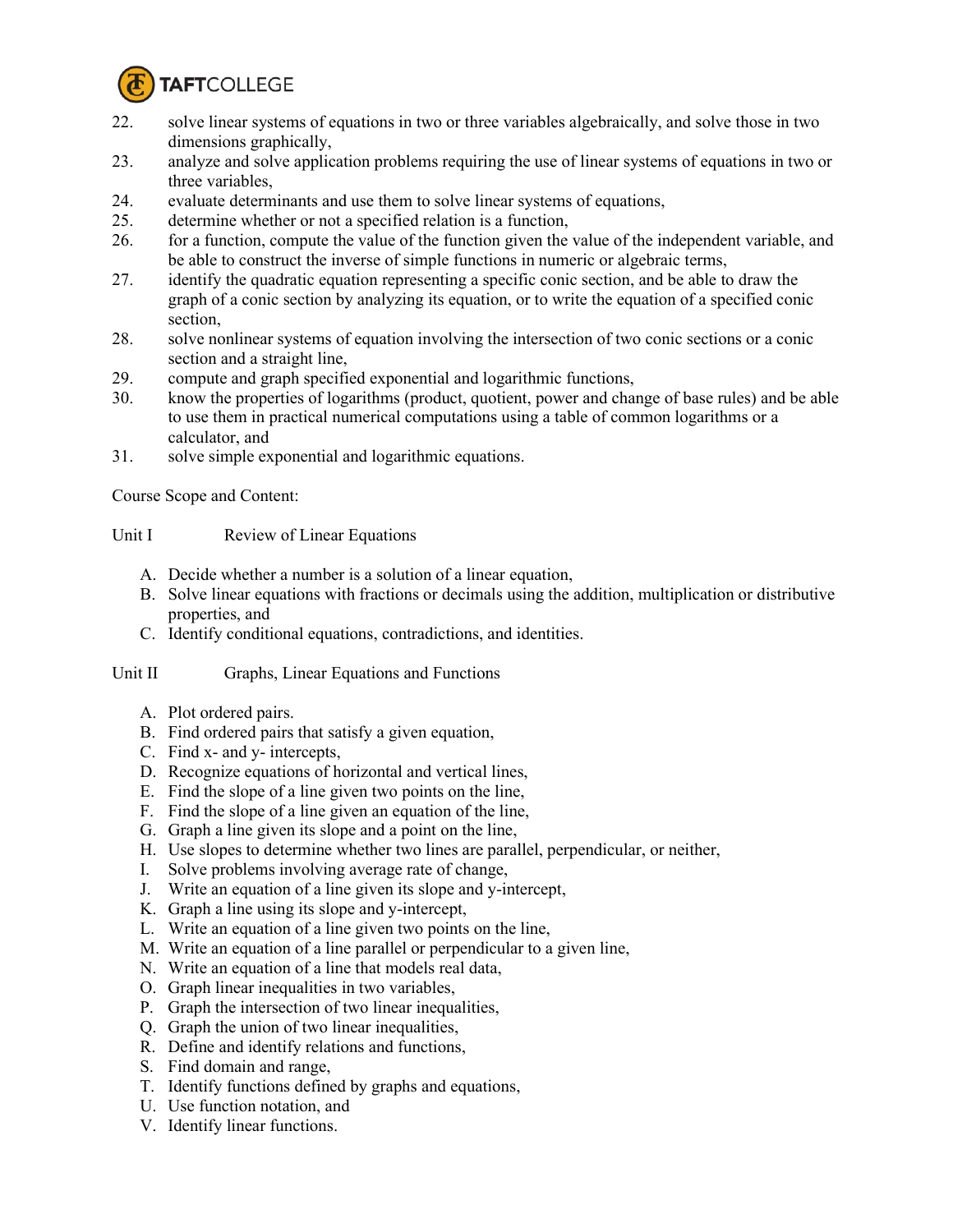

## Unit III Systems of Linear Equations

- A. Solve linear systems by graphing,
- B. Decide whether an ordered pair is a solution of a linear system,
- C. Solve linear systems (with two equations and two variables) by substitution,
- D. Solve linear systems (with two equations and two variables) by elimination,
- E. Solve special systems,
- F. Solve problems using two variables,
- G. Solve money problems using two variables, and
- H. Solve distance-rate-time problems using two variables.

## Unit IV Exponents and Polynomials, and Polynomial Functions

- A. Use the product rule for exponents,
- B. Define 0 and negative exponents,
- C. Use the quotient rule for exponents,
- D. Use the power rules for exponents,
- E. Simplify exponential expressions,
- F. Use the rules for exponents with scientific notation,
- G. Know the basic definitions for polynomials,
- H. Find the degree of a polynomial,
- I. Add and subtract polynomials,
- J. Recognize and evaluate polynomial functions,
- K. Use a polynomial function to model data,
- L. Add and subtract polynomial functions,
- M. Graph basic polynomial functions,
- N. Multiply terms,
- O. Multiply and two polynomials,
- P. Multiply binomials,
- Q. Find the product of the sum and difference of two terms,
- R. Find the square of a binomial,
- S. Multiply polynomial functions,
- T. Divide a polynomial by a monomial,
- U. Divide a polynomial by a polynomial of two or more terms, and
- V. Divide polynomial functions.

## Unit V Factoring

- A. Factor out the greatest common factor,
- B. Factor by grouping,
- C. Factor trinomials when the coefficient of the squared term is 1,
- D. Factor trinomials when the coefficient of the squared term is not 1,
- E. Use an alternative method for factoring trinomials,
- F. Factor by substitution,
- G. Factor a difference of squares,
- H. Factor a perfect square trinomial,
- I. Factor a difference of cubes,
- J. Factor a sum of cubes,
- K. Learn and use the zero-factor property, and
- L. Solve applied problems that require the zero-factor property.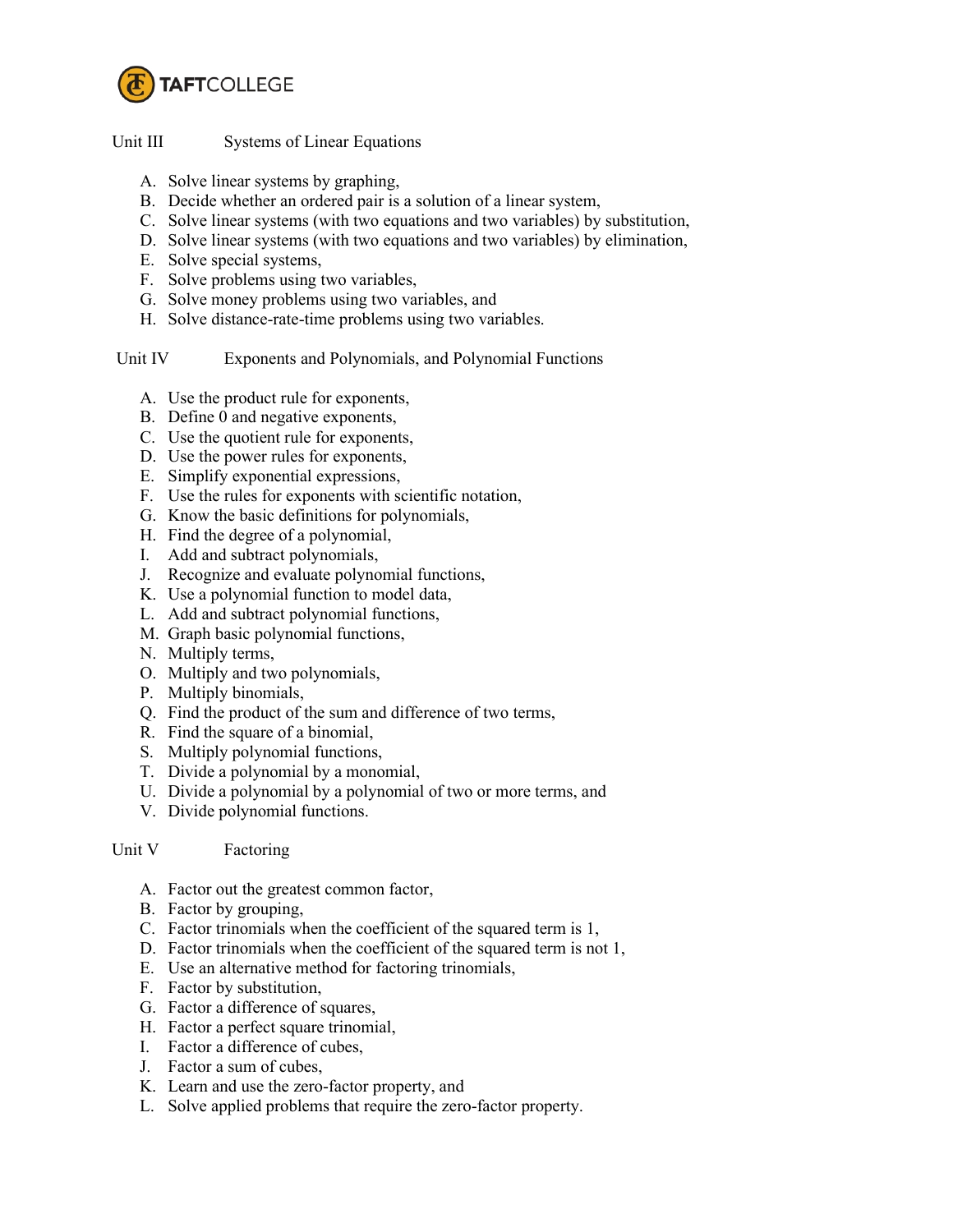

#### Unit VI Rational Expressions and Functions

- A. Define rational expressions,
- B. Define rational functions and describe their domain,
- C. Write rational expressions in lowest terms,
- D. Multiply rational expressions,
- E. Find reciprocals for rational expressions,
- F. Divide rational expressions,
- G. Add and subtract rational expressions with same denominators,
- H. Find the least common denominator,
- I. Add and subtract rational expressions with different denominators,
- J. Simplify complex fractions by simplifying the numerator,
- K. Simplify complex fractions by multiplying by a common denominator,
- L. Simplify rational expressions with negative exponents,
- M. Determine the domain of a rational equation,
- N. Solve rational equations,
- O. Recognize the graph of a rational function,
- P. Find the value of an unknown variable in a formula,
- Q. Solve a formula for a specified variable,
- R. Solve applications using proportions,
- S. Solve applications about distance, rate, and time, and
- T. Solve applications about work rates.

# Unit VII Roots, Radical, and Root Functions

- A. Find roots of numbers,
- B. Find principal roots,
- C. Graph functions defined by radical expressions,
- D. Find nth roots of nth powers,
- E. Use a calculator to find roots,
- F. Use exponential notation for nth roots,
- G. Define  $\overline{a^n}$ ,
- H. Convert between radicals and rational expressions,
- I. Use the rules for exponents with rational exponents,
- J. Use the product rule for radicals,
- K. Simplify radicals,
- L. Simplify products and quotients of radicals with different indexes,
- M. Use the Pythagorean formula,
- N. Use the distance formula,
- O. Simplify radical expressions involving addition and subtraction,
- P. Multiply radical expressions,
- Q. Rationalize denominators with one radical term,
- R. Rationalize denominators with binomials involving radicals,
- S. Write radical quotients in lowest terms,
- T. Solve radical equations using the power rules,
- U. Solve radical equations that require additional steps,
- V. Solve radical equations with indexes greater than 2,
- W. Simplify numbers of the form  $\sqrt{b}$ , where b>0,
- X. Recognize subsets of the complex numbers,
- Y. Add and subtract complex numbers,
- Z. Multiply complex numbers,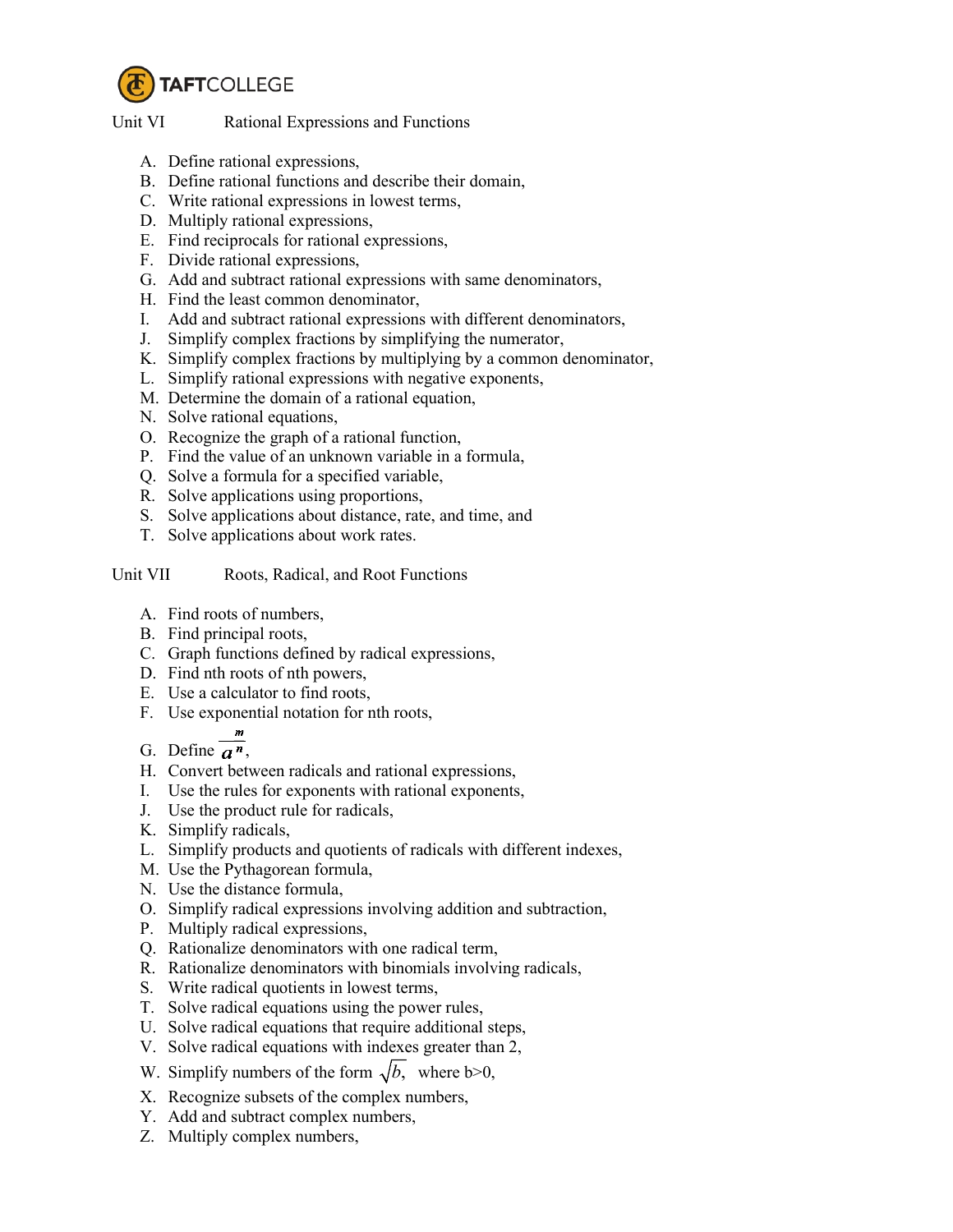

AA. Divide complex numbers, and BB.Find powers of i.

Unit VIII Ouadratic Equations, Inequalities and Functions

- A. Learn the square root property,
- B. Solve quadratic equations of the form  $(ax+b)^2 = c$  by using the square root property,
- C. Solve quadratic equations by completing the square,
- D. Solve quadratic equations with non-real complex solutions,
- E. Derive the quadratic formula,
- F. Solve quadratic equations using the quadratic formula,
- G. Use the discriminant to determine the number of solutions and type of solutions,
- H. Solve an equation with fractions by writing it in quadratic form,
- I. Use quadratic equations to solve applied problems,
- J. Solve an equation with radicals by writing it in quadratic form,
- K. Solve an equation that is quadratic in form by substitution,
- L. Solve formulas for variables involving square roots,
- M. Solve applied problems using the Pythagorean formula,
- N. Solve applied problems using area formulas,
- O. Solve applied problems using quadratic functions as models,
- P. Graph a quadratic function,
- Q. Graph parabolas with horizontal and vertical shifts,
- R. Predict the shape and direction of a parabola from the coefficient of  $x^2$ ,
- S. Find a quadratic function to model data,
- T. Find the vertex of a vertical parabola,
- U. Graph a quadratic function,
- V. Use the discriminant to find the number of x-intercepts of a vertical parabola,
- W. Use quadratic functions to solve problems involving maximum or minimum value,
- X. Graph horizontal parabolas,
- Y. Solve quadratic inequalities,
- Z. Solve polynomial inequalities of degree 3 or more, and
- AA. Solve rational inequalities.

Unit IX Exponential and Logarithmic Functions

- A. Decide whether a function is one-to-one and, if it is, find its inverse,
- B. Use the horizontal line test to determine whether a function is one-to-one,
- C. Find the equation of the inverse of a function,
- D. Graph  $f^{-1}$  from the graph of  $f$ ,
- E. Define exponential functions,
- F. Graph exponential functions,
- G. Solve exponential equations of the form  $a^x = a^k$  for x,
- H. Use exponential functions in applications involving growth or decay,
- I. Define logarithm,
- J. Convert between exponential and logarithmic forms,
- K. Solve logarithmic equations of the form  $\log_a b = k$  for a, b, or k,
- L. Define and graph logarithmic functions,
- M. Use logarithmic functions in applications of growth or decay,
- N. Use the product rule for logarithms,
- O. Use the quotient rule for logarithms,
- P. Use the power rule for logarithms,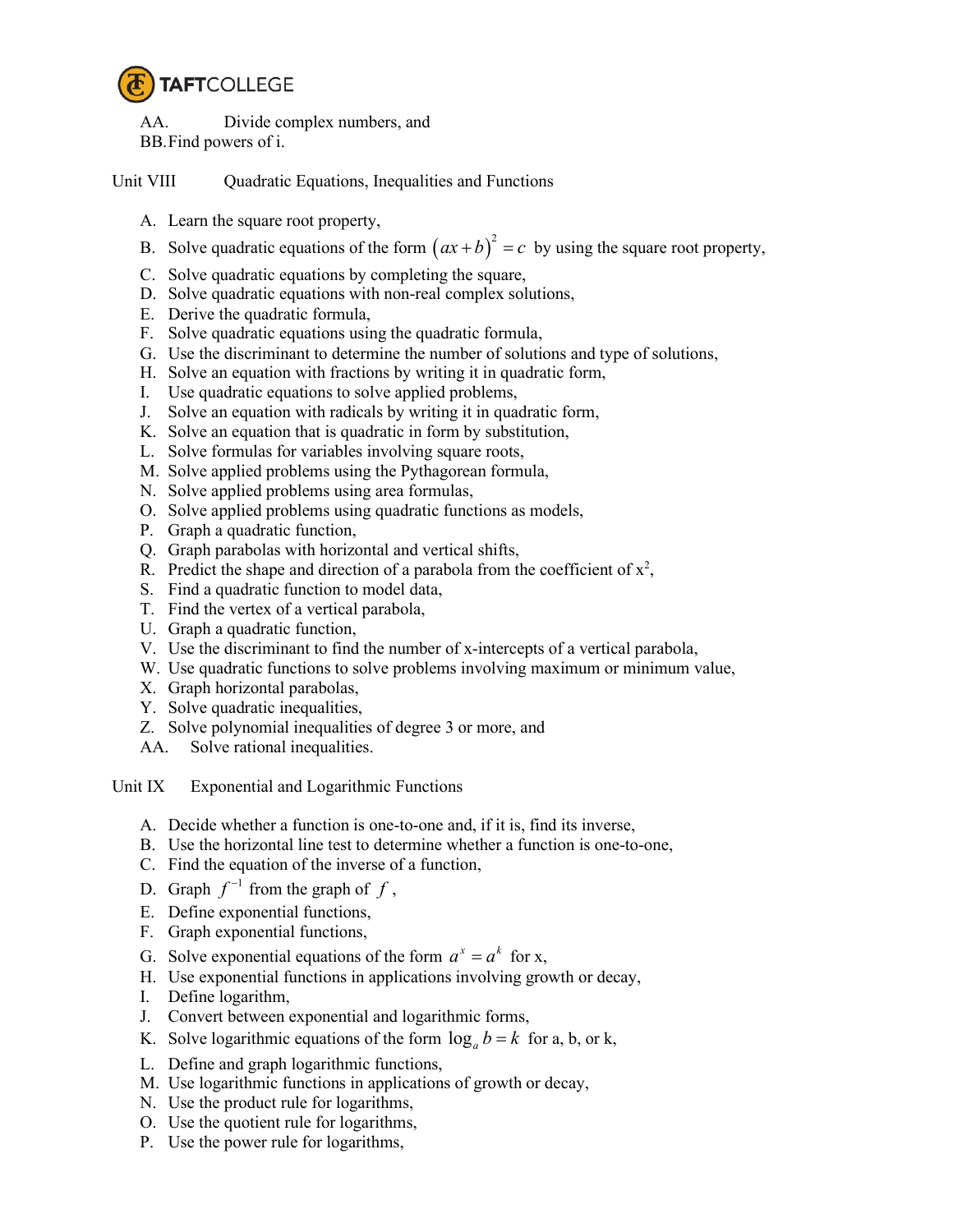

- Q. Use properties to write alternative forms of logarithmic expressions,
- R. Evaluate common logarithms using a calculator,
- S. Use common logarithms in applications,
- T. Evaluate natural logarithms using a calculator,
- U. Use natural logarithms in applications,
- V. Solve equations involving variables in the exponents,
- W. Solve equations involving logarithms,
- X. Solve applications of compound interest,
- Y. Solve applications involving base e exponential growth and decay, and
- Z. Use the change-of-base rule.

Learning Activities Required Outside of Class:

The students in this class will spend a minimum of 8 hours per week doing the following:

- 1. Studying
- 2. Skill practice
- 3. Completing assignments
- 4. Working in mathematics lab with tutor as necessary

Methods of Instruction:

- 1. Lecture-demonstrations and simple problems solved by the instructor,
- 2. Occasional lab activities on the computer and/or calculator, and
- 3. Demonstrations and interactive lessons from the Internet.

Methods of Evaluation:

- 1. Computational or non-computational problem solving demonstrations including:
- 2. exams,
- 3. homework problems,
- 4. quizzes,
- 5. projects, and
- 6. final examination.

Supplemental Data:

| TOP Code:                 | 170100: Mathematics, General       |
|---------------------------|------------------------------------|
| <b>SAM Priority Code:</b> | E: Non-Occupational                |
| Distance Education:       | Online; Offline                    |
| Funding Agency:           | Y: Not Applicable (funds not used) |
| Program Status:           | 1: Program Applicable              |